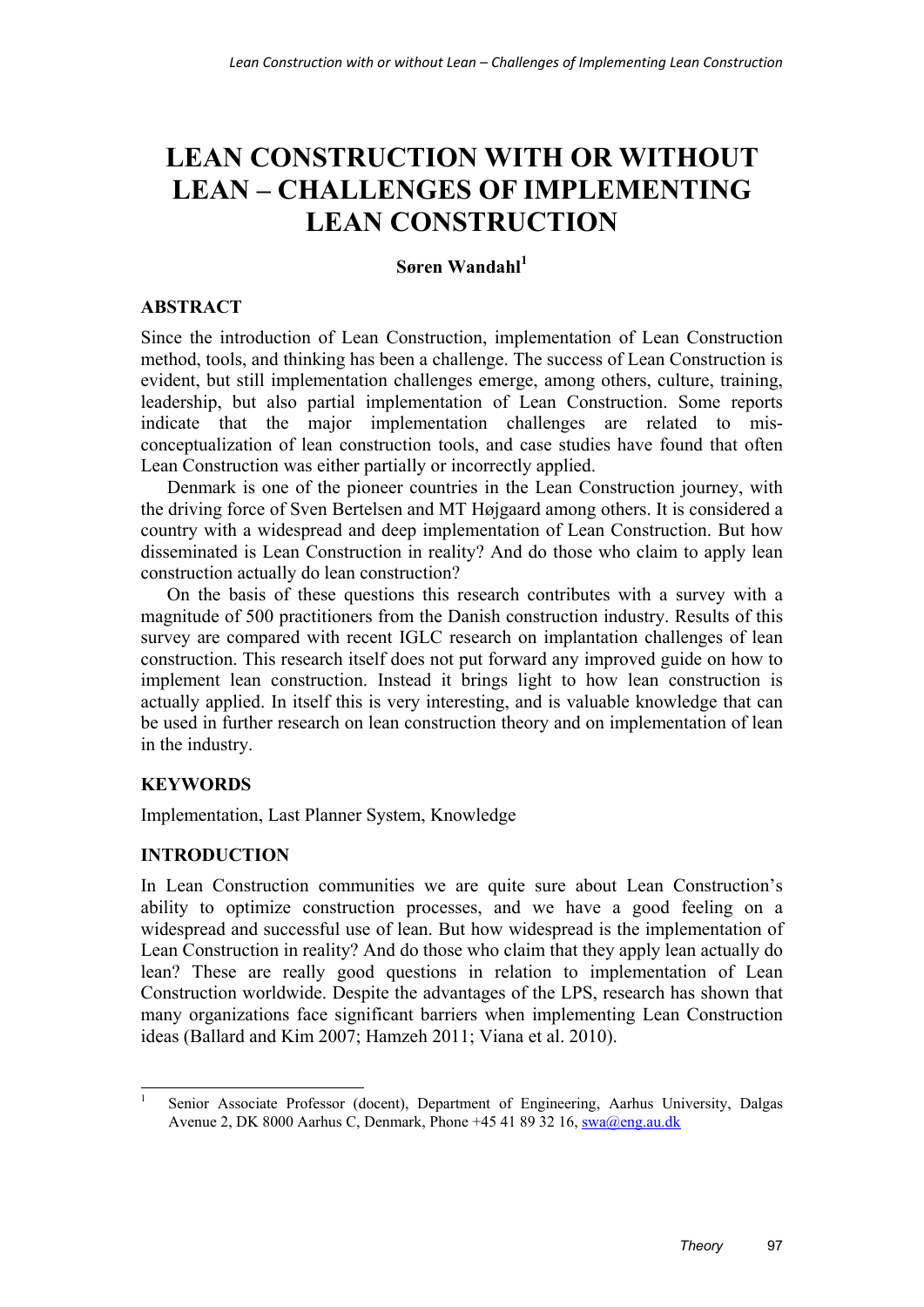In the past 5 years more than 20 papers have been presented at IGLC conferences putting evidence forward on obstacles and barriers for successful implementation of Lean Construction. To this a significant amount of academic papers published elsewhere can be added, documenting an increasing awareness of the barriers on implementing Lean Construction and the necessity of surfacing this topic. On the other hand several case studies showcase successfully use of Lean Construction, but most often not highlighting the change and implementation process. This leads to a rough conclusion that successful implementation is possible but troublesome.

#### **THE NEED FOR FOCUSING ON IMPLEMENTATION**

Several studies point out the need for strengthening the focus on implementation. Polesie et al. (2009) state that when implementing lean principles in construction organisations it is important to balance standardisation of activities with site managers' motivation. In order to increase the understanding of which processes that should be standardised without negatively influencing the site manager's ability to individually manage the project.

Nesensohn et al. (2012) applies the concept of "true North" to develop a guideline that takes a firm through a change process of becoming lean. It involves a 15-step model of maturing the organization to become a lean organization that delivers projects in one reliable end-to-end process.

Since Lean Construction has been adapted worldwide, successful implementation requires a proper adaptation to both the country's culture and the company that runs it. Considering these two factors. Cerveró-Romero et al. (2013) explores ways to add value during implementation while respecting the culture of the country and the company.

Barros and Alves (2007) and Leigard and Pesonen (2010) points out that many of the case studies on implementation of lean addressed implementation issues for a single project and do not consider implementation in a more holistic approach, e.g. as business models and opportunities.

## **ENABLERS AND DISABLERS – A LITERATURE REVIEW**

At least 80 scientific papers constitute the foundation of this literature review on implementation challenges. Many papers are based on single or few construction projects. Others are based on industry surveys, either interviews or questionnaires. Finally, a few of the papers are summarized literature reviews, e.g. Leigard and Pesonen (2010) and Porwal et al. (2010). Main focus is on recent papers, i.e. within the last 5 years.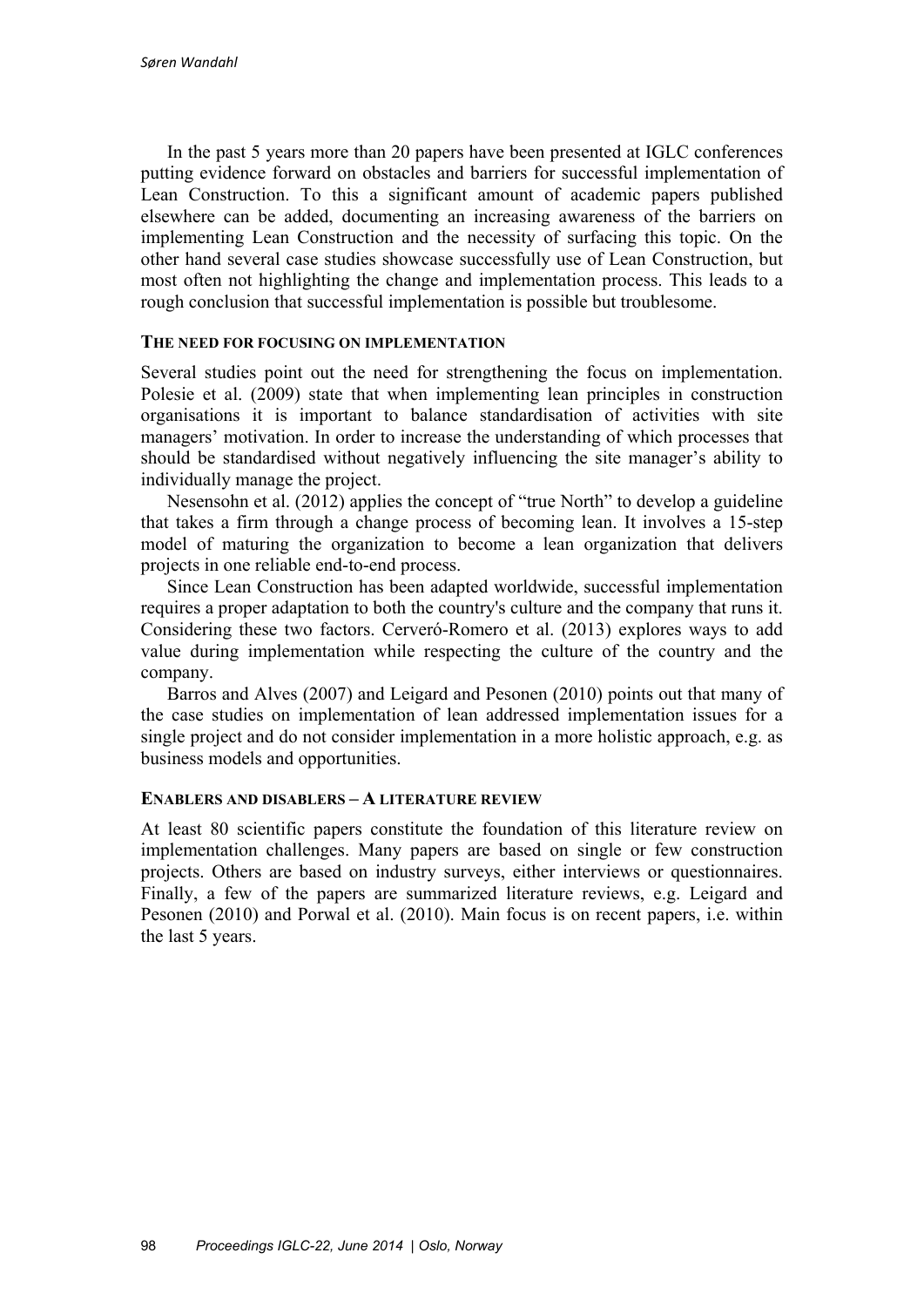Table 1 presents a chronological review of scientific papers addressing implementation challenges of applying Lean Construction practice.

Table 1: Chronology of recent studies on implementation challenges.

| Author(s)                     | <b>Implementation challenge</b>                                                                                                                                                                                                                                                                                                       |
|-------------------------------|---------------------------------------------------------------------------------------------------------------------------------------------------------------------------------------------------------------------------------------------------------------------------------------------------------------------------------------|
| Ballard and Kim (2007)        | Presents a 14-step implementation model, inspired by Kotter's "leading<br>change". The model is developed on basis of common implementation<br>barriers.                                                                                                                                                                              |
| Barros and Alves (2007)       | Identifies that few articles discuss Lean implementation in a larger<br>perspective as strategic business models etc.                                                                                                                                                                                                                 |
| Pavez and Alarcón (2008)      | Discuss the dynamics of implementing Lean in an organization and<br>identify that enterprise vision, technical and social competence need to<br>be developed simultaneously in the organization.                                                                                                                                      |
| Friblick et al. (2009)        | About change production and planning methodologies in general.<br>Requires more knowledge than available. The need of education is<br>underestimated.                                                                                                                                                                                 |
| Kalsaas et al. (2009)         | The largest challenge is the relationship between the architect, the<br>general contractor and the owner, as the pattern in the relationship<br>appears to be dysfunctional in order to create best possible condition for<br>cooperation. Moreover, mis-conceptualization of Lean Construction<br>tools.                             |
| Brady et al. (2009)           | involvement<br>of<br>construction<br>Minimum<br>workers.<br>Inadequate<br>preparations and training. Lack of role definition.<br>Inadequate<br>information.<br>Time constraints due to deadlines. Non-integrated<br>production supply chain.                                                                                          |
| Polesie et al. (2009)         | Discusses the challenges of standardised activities and processes to<br>reduce waste and increase efficiency. Based on interviews with eight<br>site managers in three medium-sized Swedish construction firms, the<br>indications are that processes should be developed slowly with a<br>bottom-up approach                         |
| Chesworth et al. (2010)       | Cultural maturity and human capital. It is an evolutionary process where<br>empowerment and maturity is central.                                                                                                                                                                                                                      |
| Viana et al. (2010)           | Questionnaires combined with interviews with senior staff in<br>contractors. Contractors seem to only implement part of the LPS<br>system, e.g. weekly work plans, but neglecting the look-ahead and<br>constraints removal. Moreover, culture, personal qualifications, and<br>lack of communication are identified as key barriers. |
| Leigard and Pesonen<br>(2010) | The ambition is to establish a standard framework of the fundamentals<br>required to deploy Last Planner System                                                                                                                                                                                                                       |
| Morrey et al. $(2010)$        | Understanding path dependencies will enable them to be overcome, or<br>capitalised upon, and that such an analysis of path dependencies is a<br>useful diagnostic tool for lean implementation.                                                                                                                                       |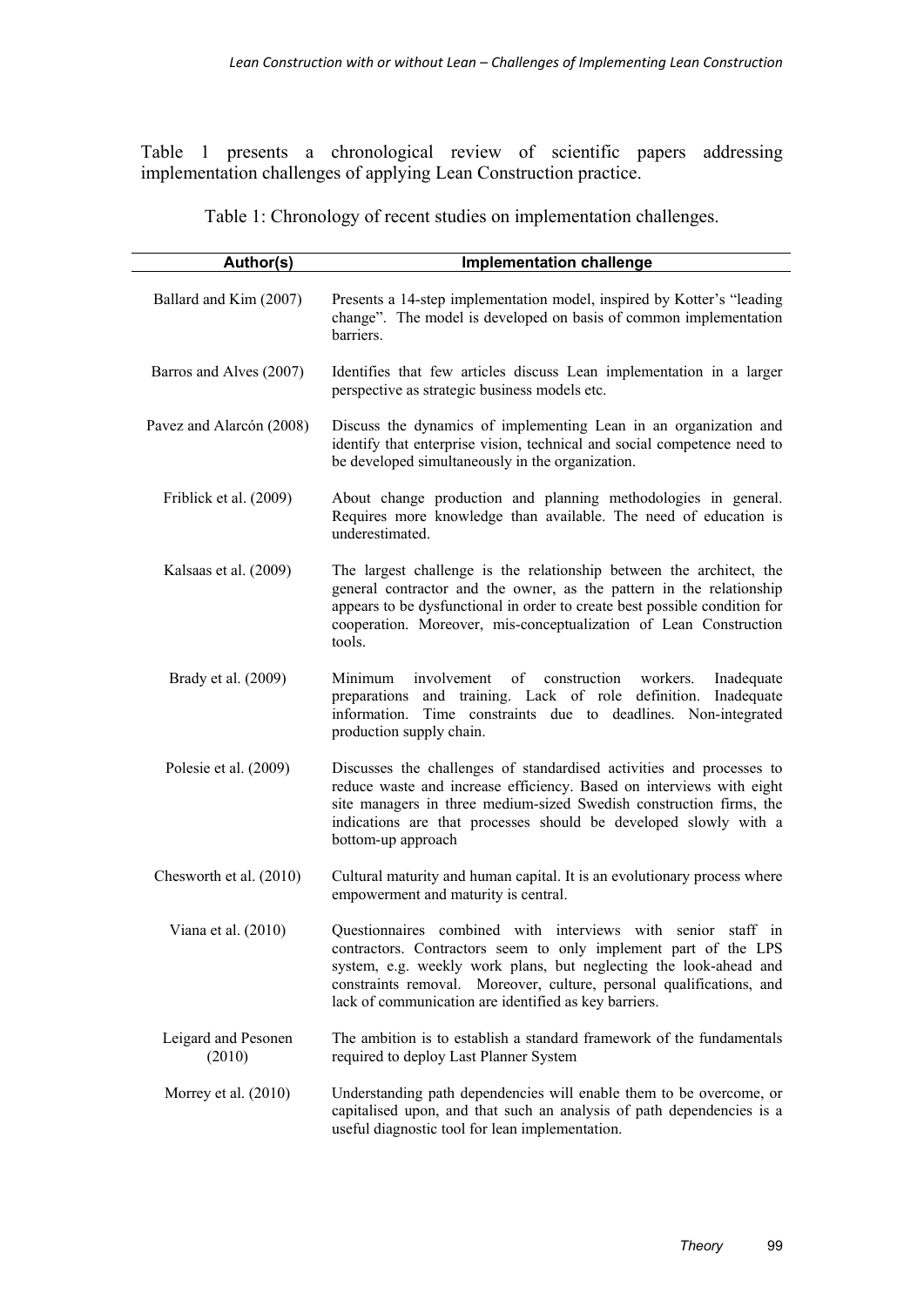- Porwal et al. (2010) 17 papers from 2000 2009 on the implementation topic. 12 general trends were discovered. Among others Lack of training, Resistance to change. Lack of leadership and management support. Requires additional resources. Partial implementation.
- Nesensohn et al. (2012) It is highlighted that the implementation of Lean in construction project management often requires both a change in organisational culture and structure. It is also stressed that the effective implementation of Lean requires a rigorous analysis of the organisation's capability in relation to becoming more lean
- Ahiakwo et al. (2013) The paper concludes by discussing possible barriers hindering the full potential of LPS. These barriers include; lack of commitment to change and innovation, and starting off the implementation half way into start of the project.
- Barbosa et al. (2013) A single mega project. Status after year 1 out of 10: The greatest difficulty for the implementation of LC concepts was to promote understanding to field employees, such as foramen and crew leaders. It was difficult to understanding of the new philosophy of planning and production, as well as the importance of complying with the program that they helped draft.
- Cerveró-Romero et al. (2013) 5 different projects in one contracting firm. Discovered Barriers are: Language and culture, resistance towards change of senior craftsmen. Incorrect interpretation of LPS. Lack of training for contractors and subcontractors.
- Sarhan and Fox (2013) Based on interview with industry three significant barriers to implantation of LC were discovered. Lack of adequate awareness and understanding. Culture & human attitude issues. Lack of top management commitment. Also included an extensive literature review, citing more than 40 scientific papers. Contractual issues. Culture and human attitudinal issues. Resistance to change. Financial issues. Lack of top management support. Lack of lean construction awareness and misconceptualization of methods.

A wide range of implementation barriers are discovered in the review, but some occur more often. The most common barrier seems to relate to issues around insufficient knowledge (Friblick et al. 2009; Sarhan and Fox 2013; Viana et al. 2010), lack of training (Brady et al. 2009; Cerveró-Romero et al. 2013; Porwal et al. 2010) and education (Brady et al. 2009; Jara et al. 2009; Mossman 2009), and the maturity in general (Chesworth et al. 2010).

Cultural issue is also an often-mentioned barrier (AlSehaimi et al. 2009; Cerveró-Romero et al. 2013; Nesensohn et al. 2012; Sarhan and Fox 2013). Lean Construction is implemented world wide, with much variation in cultural contexts. Chesworth et al. (2010) mentions that cultural maturity and human capital, is an evolutionary process where empowerment and maturity is central for successful implementation. The culture of the construction industry is known to be opportunistic, prone to conflict and resistant to change (Bejder et al. 2008; Rooke et al. 2003). Therefore, changing traditions and culture seems to be a necessary prerequisite for implementing Lean Construction (Sarhan and Fox 2013).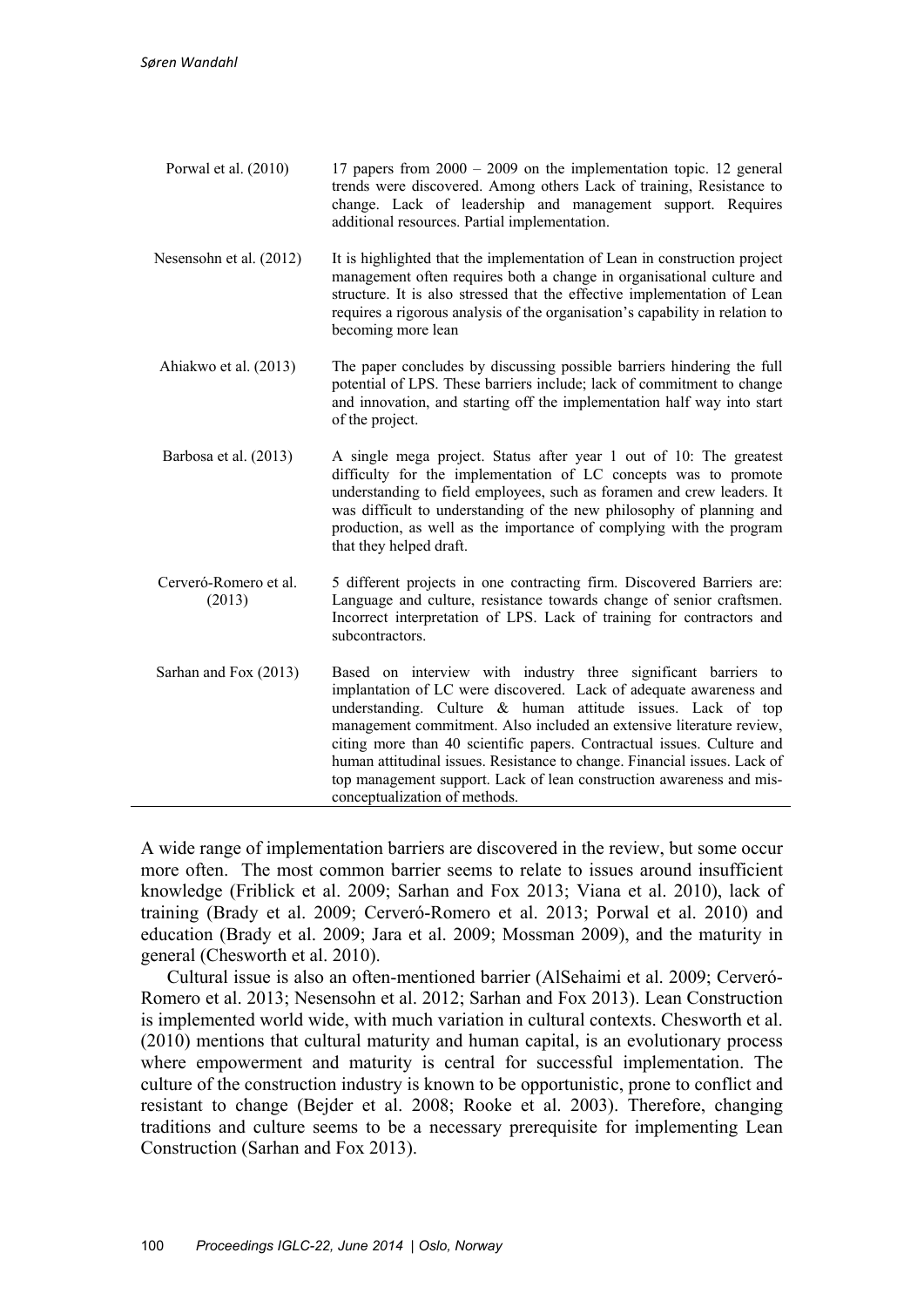#### **MIS-IMPLEMENTATION OF LEAN CONSTRUCTION**

Several of the identified barriers, cf. table 1, is related to in-correct use or implementation of Lean Construction methods and mis-conceptualization of lean construction theories and tools (Kalsaas et al. 2009). Through a large industry survey Viana et al. (2010) found that many contractors only implements selected parts of e.g. the Last Planner System. Lindhard and Wandahl (2013) confirm this through 5 case studies and a survey, documenting that a partly implemented Last Planner System can be a main barrier to increased efficiency.

Porwal et al. (2010) and Ahiakwo et al. (2013) also found that Lean Construction principles often are either partially applied or implemented half way through the project. In Cerveró-Romero et al. (2013) analysis of 5 different projects the conclusion is also that Lean Construction methods is incorrect interpreted and implemented.

#### **RESEARCH FOCUS AND DELIMITATIONS**

The identified mis-conceptualization and wrongly or partly implementation is a central issue in understanding the current use and widespread of Lean Construction. This topic is, therefore, in focus in this research.

The research questions are hence "How widespread is the actual use of Lean Construction principles?" and in addition to this "How, and how correct, is Lean Construction implemented in companies/projects?"

This research only investigates the Danish construction industry, and is methodological based on a questionnaire approach.

## **METHOD**

It was decided to apply a questionnaire as means of collecting data of how widespread (disseminated) as well as how deep (not mis-conceptualized) Lean Construction is implemented. Furthermore, it was decided to use an online survey tool that could distribute the questionnaires by email and collect the data through an online database. Reported disadvantages of using questionnaire for data collection (de Vaus 1993; Delgado-Hernandez and Aspinwall 2005), such as interpretation of questions, low response rate and sampling issues, were handled by preliminary testing of the sample in terms of validity and reliability.

## **DESIGNING THE SURVEY**

Google Docs were used to develop the questionnaire and to collect the data. The survey was design to take into account the respondents different experience with Lean Construction. A schematic presentation of the survey structures is illustrated in figure 1. Besides the questions shown in figure 1, a range of background questions was also applied, i.e. company type, age, experience, etc.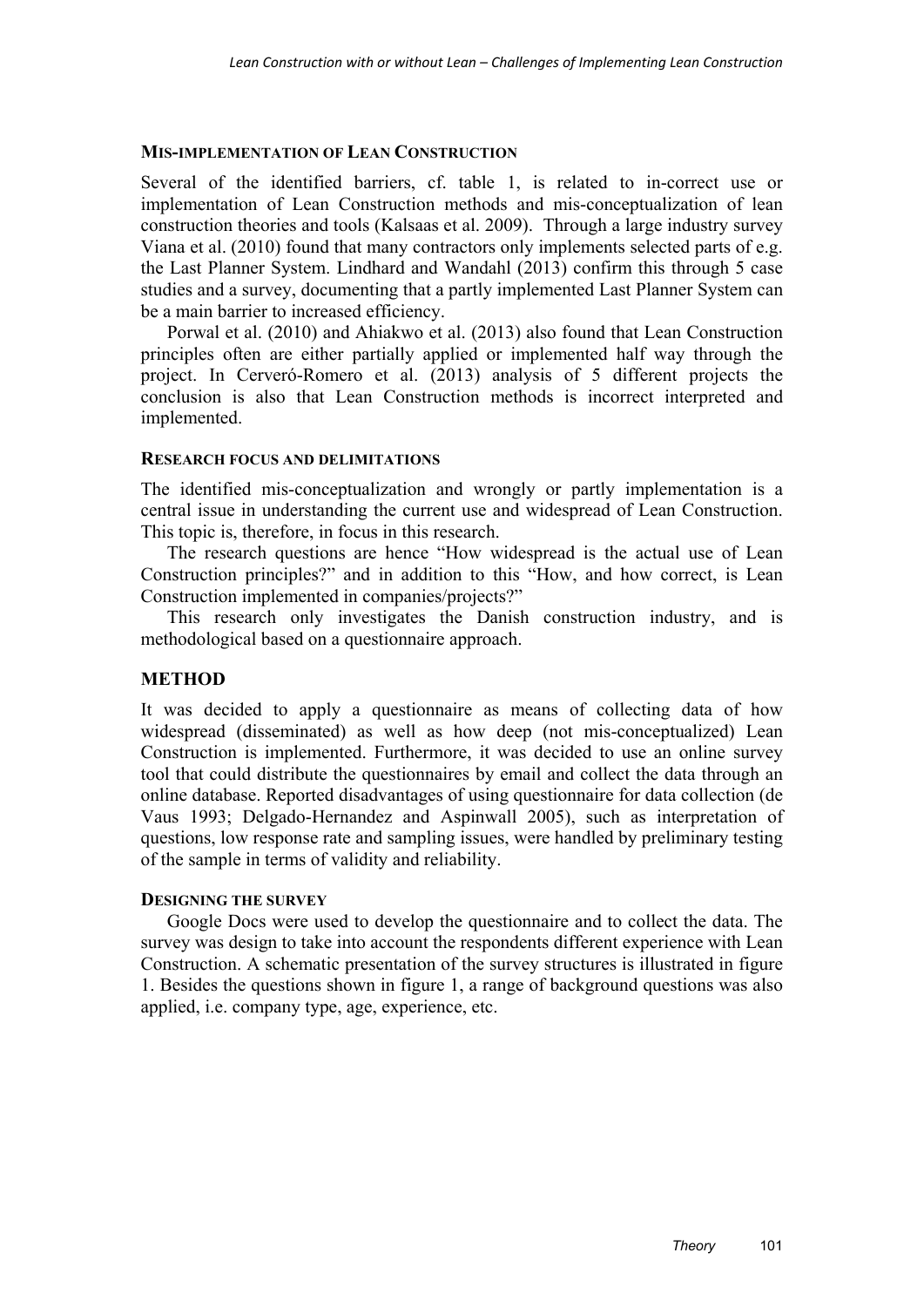

Figure 1: Schematic illustration of questionnaire structure (own translation into English language).

#### **DATA COLLECTION**

The original questionnaire was written in Danish language. The questions seen in figure 1 are, therefore, later translated. The theoretically population was all practitioners in the Danish construction industry. Focus was on obtaining as large sample as possible, therefore the questionnaire was open for all to answer, and distributed widely. Social media, mail groups etc. combined with direct company approach has resulted in a sample consisting of almost 500 respondents. Figure 2 show the distribution on respondents based on company type and organizational level. The survey was carried out anonymously, but respondent could provide contact details if they were interested. The questionnaire was open for answering for about 40 days, and thereafter closed.

#### **SAMPLE VALIDATION**

Due to the data collection method it is not possible to calculate a response rate. Instead the 485 answers are analyzed to check for comparability with population.

Figure 2A illustrates that 70% of the sample's respondents is management. This percentage is very high, and do not reflect that 70% of people working in the construction industry has a management position. On the other hand it also reflects that companies in the construction industry often are relatively small companies, e.g. a master and a few apprentices.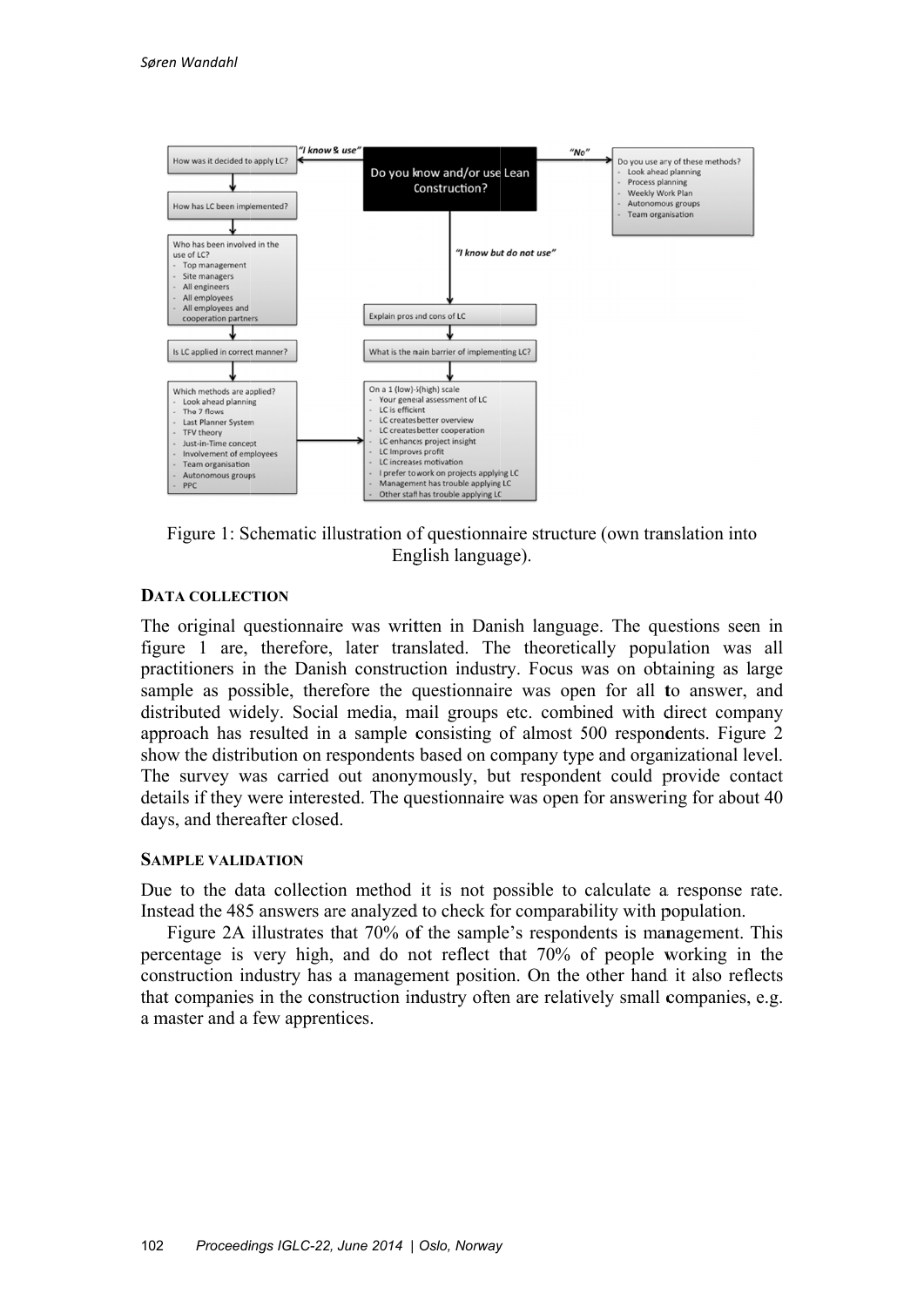

Figure 2: Distribution of basic demographic data.

The sample consists of mainly contractors, 60% as illustrated in figure 2B. This high percentage can be explained by the fact that lean construction often is seen as a production, planning and control philosophy focusing on execution of production. In general the sample has a high accumulative experience, since more than 70% exceeds 10 years of experience, cf. figure 2D. Figure 2C illustrates the mobility of the industry, where it can be seen that the distribution of experience in current company not is related to the accumulative experience distribution. In total it is concluded that the sample is a valid representation of the construction industry's view on this matter.

## **FINDINGS AND DICUSSION**

The questionnaire developed 3 different "roads" depending on how the respondent answered the first question "*Do you know and/or uses Lean Construction?*" The distribution to this answer is illustrated on the left hand side in table 2.

| Do you know and/or<br>uses LC? |           |                                                            | Do you use any of these methods? |  |
|--------------------------------|-----------|------------------------------------------------------------|----------------------------------|--|
| I know and<br>use              | 30(6%)    | Look ahead planning                                        | 144 (28%)                        |  |
| I know but<br>do not use       | 80 (17%)  | Process planning                                           | 83 (16%)                         |  |
| No                             | 375 (77%) | Weekly work plan<br>Autonomous groups<br>Team organization | 201 (39%)<br>49 (10%)<br>33 (6%) |  |

Table 2: Left hand side, n= 485. Right hand side is based on "no" hence n=375

Main conclusion from table 2 is that the awareness of Lean Construction is considerable low. Only 23% of the sample do know and/or apply the principles of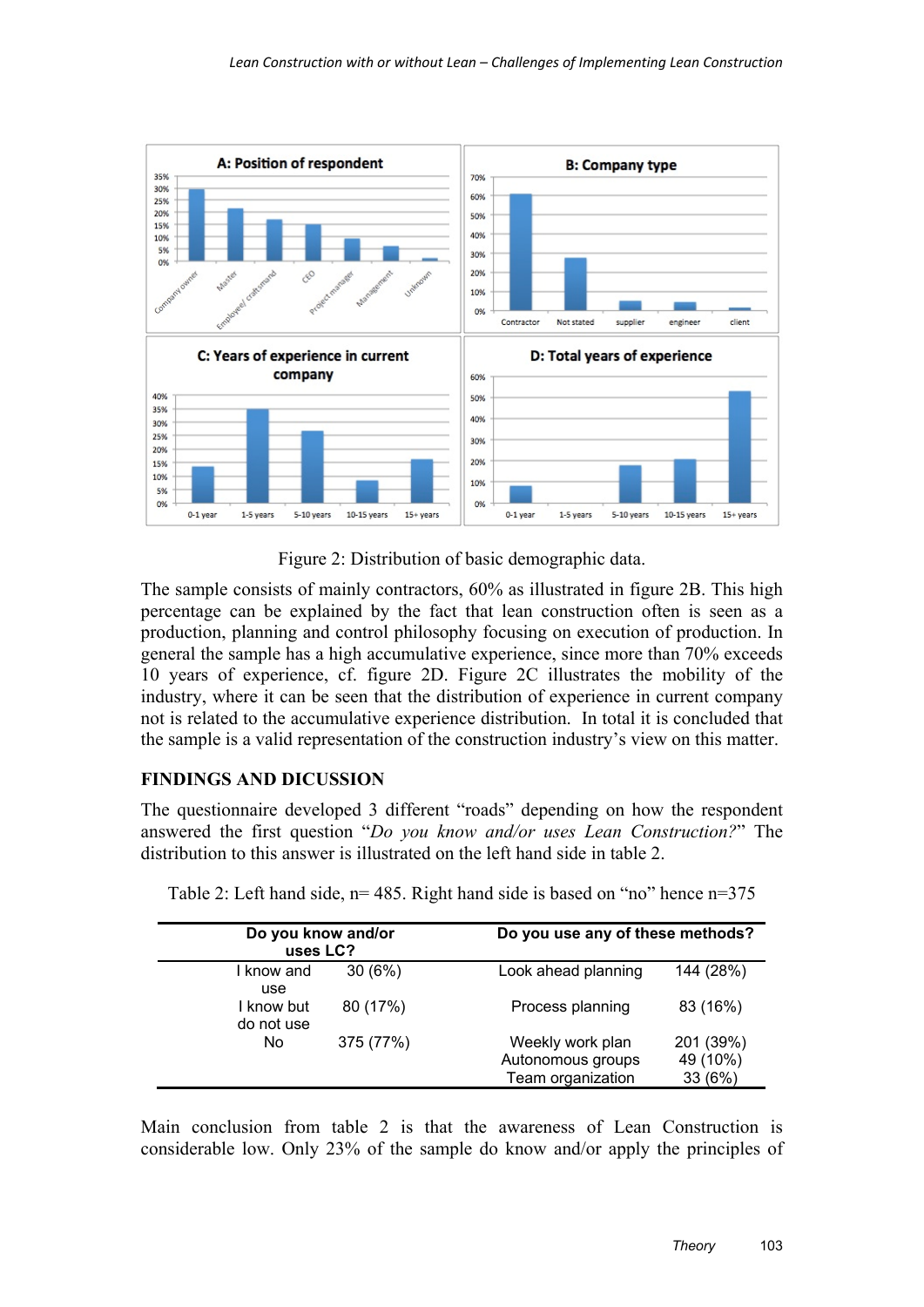Lean Construction. This is unexpected low. Moreover, only 6% do actually apply LC methods. But when analysing the data more deeply this perception changes. Out of the 77% of the sample who did either know or use LC many of them applies different planning techniques, cf. right hand side of table 2. In fact only 71 out of the 375 (19%) did not use one of the different planning techniques that could be seen as sub element of LC and especially the Last Planner System. It seems therefore possible that many in fact are Lean without knowing it.

If investigated how many of the 375 respondents that have checked booth Look ahead planning, Process planning and Weekly Work plan as applied tool, the amount of "I know and use Lean Construction" increases from 30 (6%) to 66 (14%).

Relevant it is also to analyse the large sub sample of respondents claiming not to have applied Lean Construction, to investigate if any respondents in this group might have mis-conceptualized or mis-implemented Lean Construction. This can be done in terms of analysing which subparts of the Last Planner System the respondents seems to have implemented and used. This data is illustrated in table 3.

| Table 3: Possible mis-implementation of LC (Last Planner System), n=375. |  |  |  |  |
|--------------------------------------------------------------------------|--|--|--|--|
|                                                                          |  |  |  |  |

| Planning method applied (sub element of LPS)    | <b>Number</b> |
|-------------------------------------------------|---------------|
| Look ahead planning only                        | 42 (11%)      |
| Process planning only                           | 20(5%)        |
| Weekly work planning only                       | 93 (25%)      |
| Look ahead and Process planning in combination  | 5(1%)         |
| Look ahead and Weekly work planning in          | 34 (9%)       |
| combination                                     |               |
| Process and Weekly work planning in combination | 13 (3%)       |

From table 3 it can be concluded that 25% of the sample, who has not implemented lean, applies Weekly work plan. This is a very high percentage also in relation to the percentage of the sample that has applied either look ahead planning (11%) or process planning (5%). A possible explanation is that the expression "A weekly plan" is a commonly used method for planning your work, and could as such not be directly (standing alone) connected to any Lean or Lean Construction principle. The same could be the case for applying process planning (5%), but unlikely for the Look ahead planning which refers to a very specific sub part of the Last Planner System. When combining two of the three sub planning tasks it is also very likely that the company in fact have attempted to implement the Last Planner System, but again without that the actual respondent is aware of this Lean Construction process.

Hence 94 respondents  $(42 + 5 + 34 + 13)$ , equal to 25% of the sample, has misconceptualized or mis-implemented Lean Construction. This is an extreme high percentage. If related to the complete sample of 485, we can conclude 19% or more has mis-conceptualized or mis-implemented Lean Construction. This number can grow as we later analyse the group of respondents who has replied that they actually are conducting Lean Construction. Why this mis-conceptualization or misimplementation has occurred cannot be analysed based on these data, hence this group of respondents (the one answering "no" to whether they know and/or uses LC) has not been asked question in relation to implementation of LC since it would not have made sense to the respondents. But clearly, education, training and knowledge,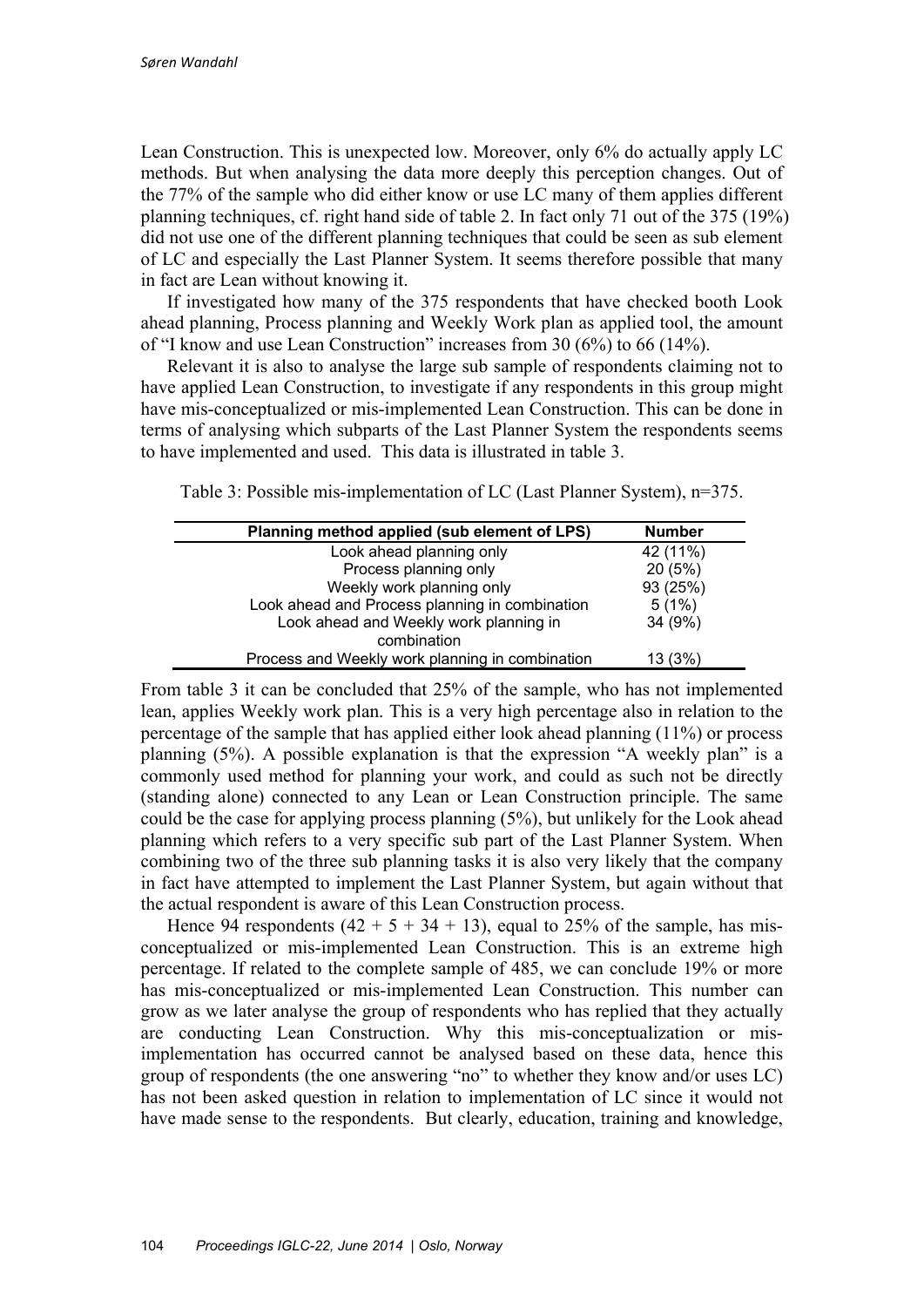as mentioned in the literature study, must be one of the main barriers. Also one could guess that lack of resource also could come into play.

Shifting focus now to the 30 respondents who stated that they know and currently applies Lean Construction methods. On a Lickert scale from 1 (low degree) to 5 (high degree) the 30 respondents answered the question "*Is Lean Construction applied in the correct manner?*" The distribution is illustrated in table 4.

|           | <b>Is Lean Construction</b><br>applied in the correct<br>manner? | Which tools are applied? |           |
|-----------|------------------------------------------------------------------|--------------------------|-----------|
| 1 (Low    | 1(4%)                                                            | Look ahead planning      | 24 (80%)  |
| degree)   |                                                                  |                          |           |
| 2         | 1(4%)                                                            | 7 flows                  | 12 (40%)  |
| 3         | 13 (48%)                                                         | Last Planner Concept     | 6(20%)    |
| (neutral) |                                                                  |                          |           |
| 4         | 9(33%)                                                           | <b>TFV</b> model         | 1(3%)     |
| 5 (high   | 3(11%)                                                           | Just-in-time concept     | 15 (50%)  |
| degree)   |                                                                  |                          |           |
|           |                                                                  | Involvement              | 14 (47%)  |
|           |                                                                  | Team organisation        | $9(30\%)$ |
|           |                                                                  | Autonomous groups        | 7 (23%)   |
|           |                                                                  | <b>PPC</b>               | 6(20%)    |
|           |                                                                  |                          |           |

Table 4: Actual vs. intended use of Last Planner System, n=30.

Table 4 also illustrates the distribution among the application of different Lean Construction concepts, such as Look ahead planning, PPC, etc.

 From the left hand side of table 4 it can be seen that the respondent perceives Lean Construction to be correctly implemented. Only 8% answers below neutral. This perception do not match the data on the right hand side of table 4 illustrating the application of different sub parts of Lean Construction. E.g. only 20% of the respondents do actually apply a PPC measurement, even though 80% uses a Look ahead schedule. There seems, therefore, to be both a mis-match between intended application and actual application as well as a tendency towards partly implementation of Lean Construction. The mis-conceptualization can be further observed in the data by e.g. the disharmony of applying the 7 flows (40%) and applying the Last Planner concept (20%).

 In this sub sample it is possible to further investigated reasons in the implementation strategy for this mis-conceptualization. The respondents were asked to answer an open-end question on how Lean Construction was implemented in their company. Certainly not all respondents are able of answering this question, among others because they might not have been employed in the company at the time of implementation. Figure 3 illustrates the groupings of the different implementation strategies. It is evident, that the main implementation strategy is through internal education. This should prove to be a sound strategy. But also a large group of respondents just implemented it through "good sense" or as DIY projects. This is theoretically not a sound strategy.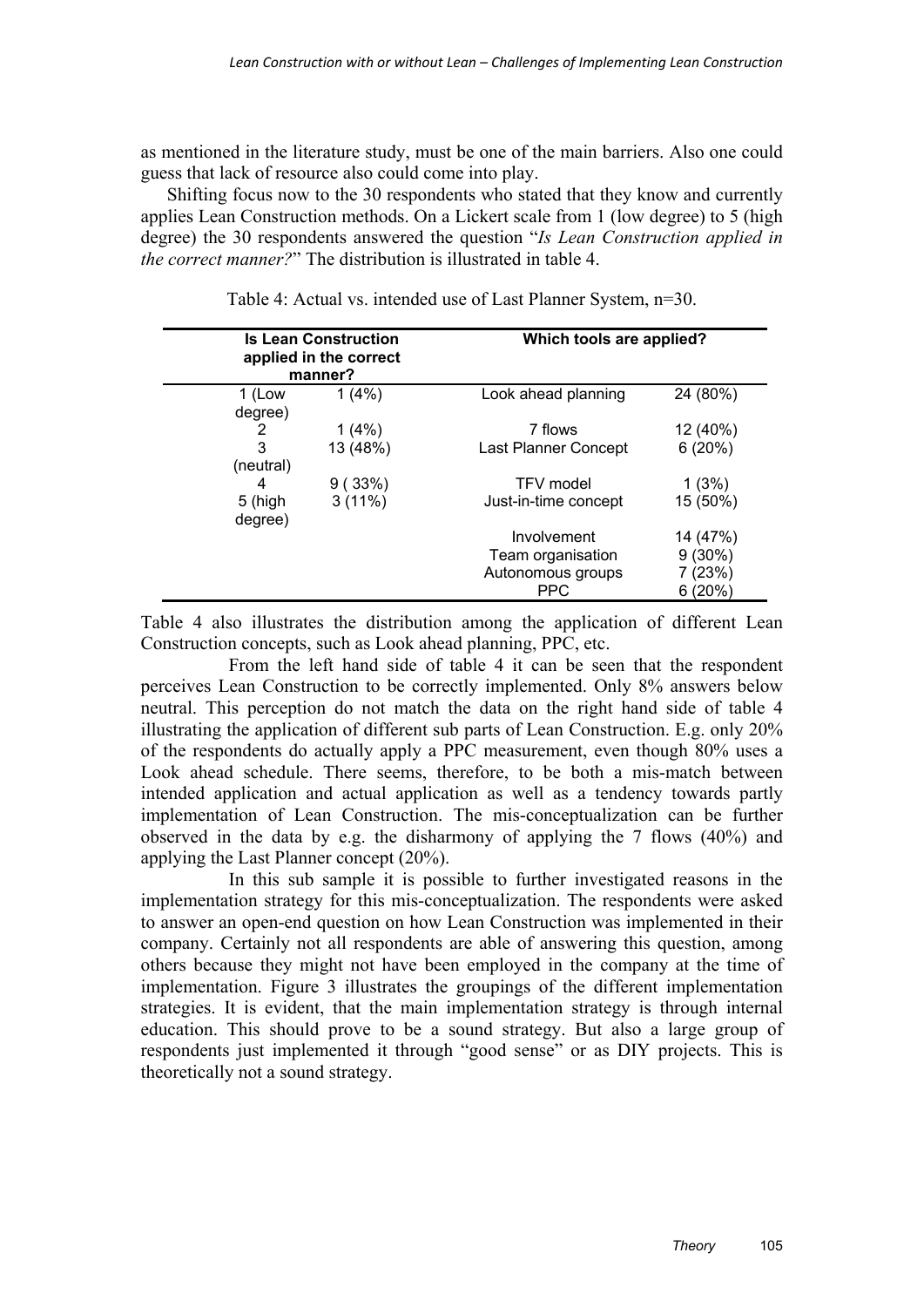

Figure 3: Grouping of different implementation strategies,  $n=30$ .

The last group of respondents, those who know Lean Construction but do not use it  $(n=80)$  has among others been asked what they consider as the main implementation barrier. This was on an open-end question. The main implementation barrier mentioned is lack of knowledge, which corresponds well with the conclusions of the literature review. The respondents often also mention lack of commitment, cooperation, and communication. This is not a technical skill, but more personal and soft barriers, closely related to the general resistance towards change. All these barriers have also been identified in the literature review. Such a resistance could be treated in terms of developing "the burning platform" and Kotter's generic implementation model as mentioned in Ballard and Kim (2007). It seems therefore that the implementation barrier sometimes not is on a single project, but more in terms of anchoring the change in companies by seeing Lean Construction as a strategic business model. This view has been presented by Payez and Alarcón (2008). Barros and Alves (2007), and Leigard and Pesonen (2010).

## **CONCLUSION**

Barriers when implementing Lean Construction are identified as very import focus area, and extremely relevant for future success and further development of Lean Construction in the pursue of an efficient construction process. This research addressed two questions in that relation. The first question was on how widespread the actual use of Lean Construction is. This has been investigated in the Danish construction industry through a question aire survey with 485 replies.

The knowledge of Lean Construction was identified to 23%, implying that 3 out of 4 practitioners do not know Lean Construction. This should be improved, and it should be possible to improve.

The actual use of Lean Construction principles is even less widespread, 6% of the sample did know and actually use Lean Construction. The survey also investigated whether any unintended did apply Lean Construction or elements that is derived for Lean Construction, e.g. Look ahead Planning. 8% of the sample uses Lean Construction principles without known or calling it for Lean Construction. Therefore, the actual use of Lean Construction principles increases to a total of 14%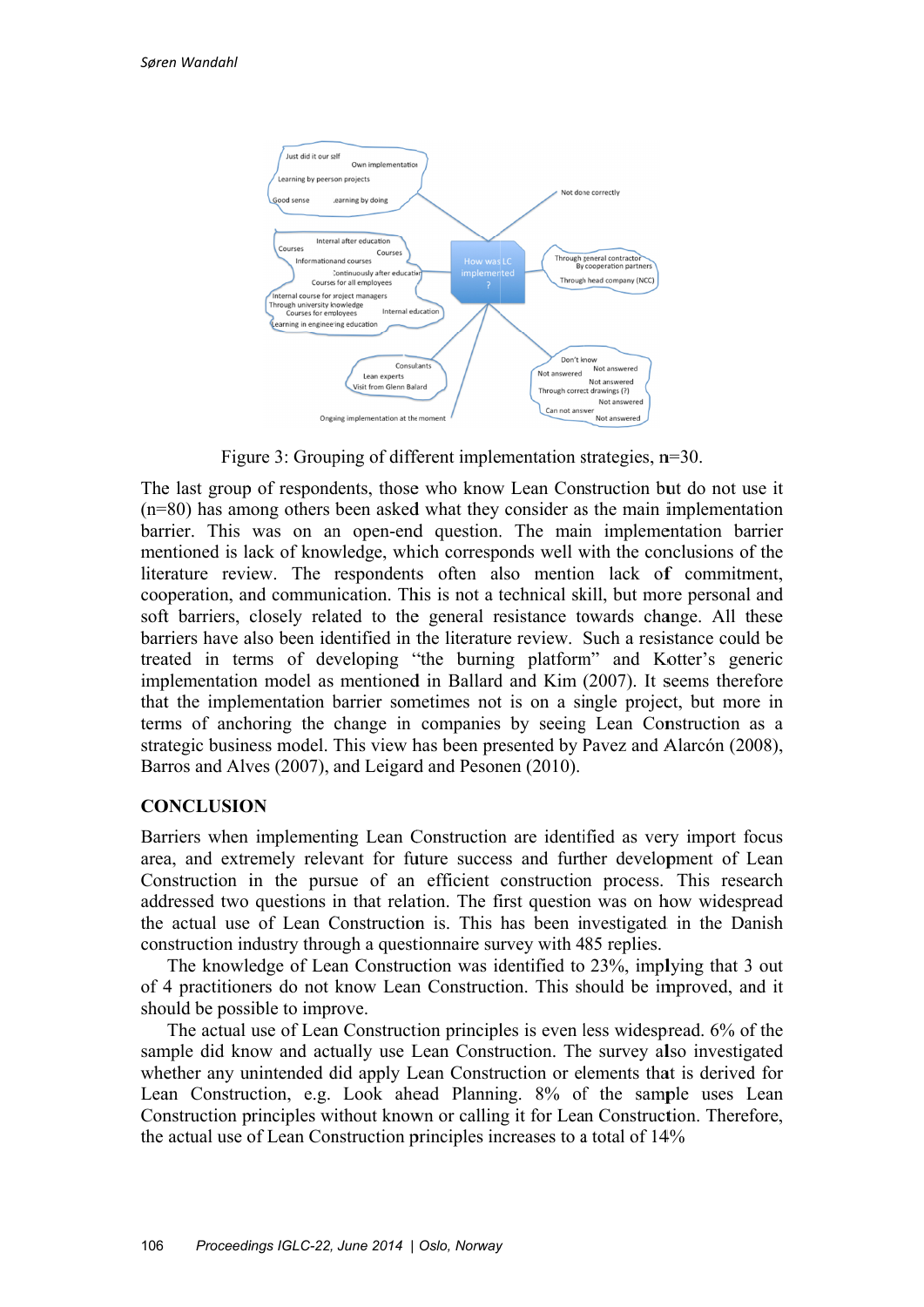Mis-conceptualization and mis-implementation of Lean Construction was in the literature review identified as a main issue. This research confirms this problem. More than 25% applied Lean Construction elements (typically the Last Planner System) either partly or wrongly. This is a serious issue, because the full effect of e.g. an improved planning and control system will most likely not occur when implemented partly or wrongly. It seems that lack of knowledge, education and communication on the right level seems to be the main issues for this problem.

#### **REFERENCES**

- Ahiakwo, O., Oloke, D., Suresh, S., and Khatib, J. "A Case Study of Last Planner System Implementation in Nigeria." *Proc., IGLC*.
- AlSehaimi, A., Tzortzopoulos, P., and Koskela, L. "Last Planner System: Experiences from Pilot Implementation in the Middel East." *Proc., IGLC*.
- Ballard, G., and Kim, Y. W. "Implementing Lean on Capital Projects." *Proc., IGLC*.
- Barbosa, G., Andrade, F., Biotto, C., and Mota, B. "Implementing Lean Construction Effectively in a Year in a Construction Project." *Proc., IGLC*.
- Barros, N. J. P., and Alves, T. C. L. "Strategic Issues on Lean Construction Implementation." *Proc., IGLC*.
- Bejder, E., Wandahl, S., and Ebbesen, R. M. (2008). "Future cooperation trends in the building industry." *International Journal of Environment and Pollution*, 35(2), 296-308.
- Brady, D., Tzortzopoulos, P., and Rooke, J. "An Examination of the Barriers to Last Planner Implementation." *Proc., IGLC*.
- Cerveró-Romero, F., Napolitano, P., Reyes, E., and Teran, L. "Last Planner System and lean approach process: Experiences from implementation in Mexico." *Proc., IGLC*, 709-718.
- Chesworth, B., London, K., and Gajendran, T. "Diffusing Lean Implementation and Organisaton Cultural Maturuty." *Proc., IGLC*.
- de Vaus, D. A. (1993). *Surveys in Social Research*, Allen & Unwin Pty Ltd, Melbourne.
- Delgado-Hernandez, D. J., and Aspinwall, E. M. (2005). "Improvement tools in the UK construction industry." *Construction Management and Economics*, 23(9), 965-977.
- Friblick, F., Olsson, V., and Reslow, J. "Prospects for Implementing Last Planner in the Construction Industry." *Proc., IGLC*.
- Hamzeh, F. R. "The Lean Journey: Implementing the Last Planner System in Construction." *Proc., IGLC*.
- Jara, C., Alarcón, L. F., and Mourgues, C. "Accelerating Interactions in Project Design through Extreme Collaboration and Commitment Management – A Case Study." *Proc., IGLC*.
- Kalsaas, B. T., Skaar, J., and Thorstensen, R. T. "Implementation of Last Planner in a Medium-sized Construction Site." *Proc., IGLC*.
- Leigard, A., and Pesonen, S. "Defining the Path: A Case study of Large Scale Implementation of Last Planner." *Proc., IGLC*, 396-405.
- Lindhard, S., and Wandahl, S. (2013). "Scheduling of Large, Complex, and Constrained Construction Projects. An Exploration of LPS Application." *International Journal of Project Organisation and Management*, in press.